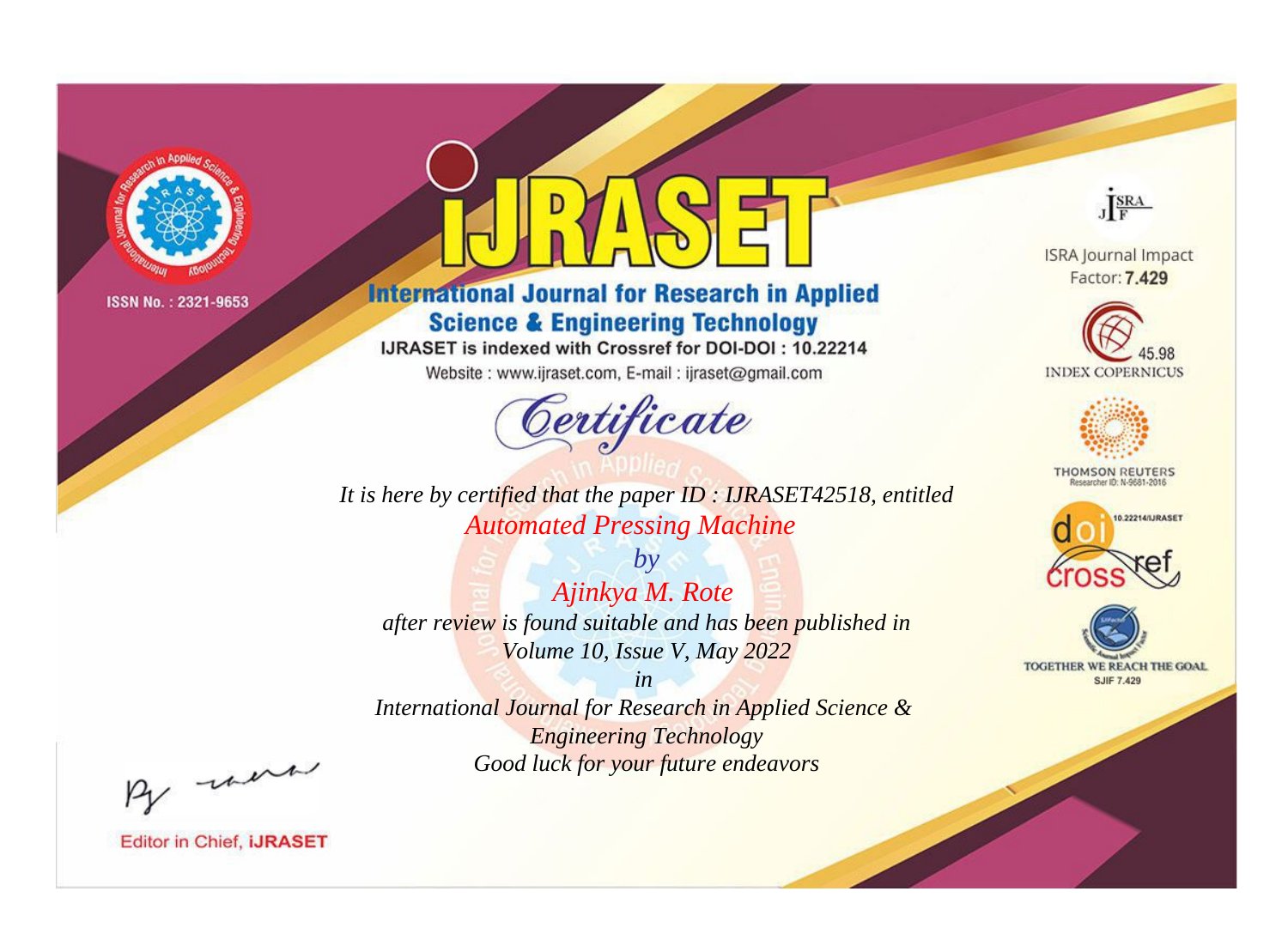

# **International Journal for Research in Applied Science & Engineering Technology**

IJRASET is indexed with Crossref for DOI-DOI: 10.22214

Website: www.ijraset.com, E-mail: ijraset@gmail.com



JERA

**ISRA Journal Impact** Factor: 7.429





**THOMSON REUTERS** 



TOGETHER WE REACH THE GOAL **SJIF 7.429** 

It is here by certified that the paper ID: IJRASET42518, entitled **Automated Pressing Machine** 

 $by$ Aishwarya S. Harode after review is found suitable and has been published in Volume 10, Issue V, May 2022

 $in$ International Journal for Research in Applied Science & **Engineering Technology** Good luck for your future endeavors

By morn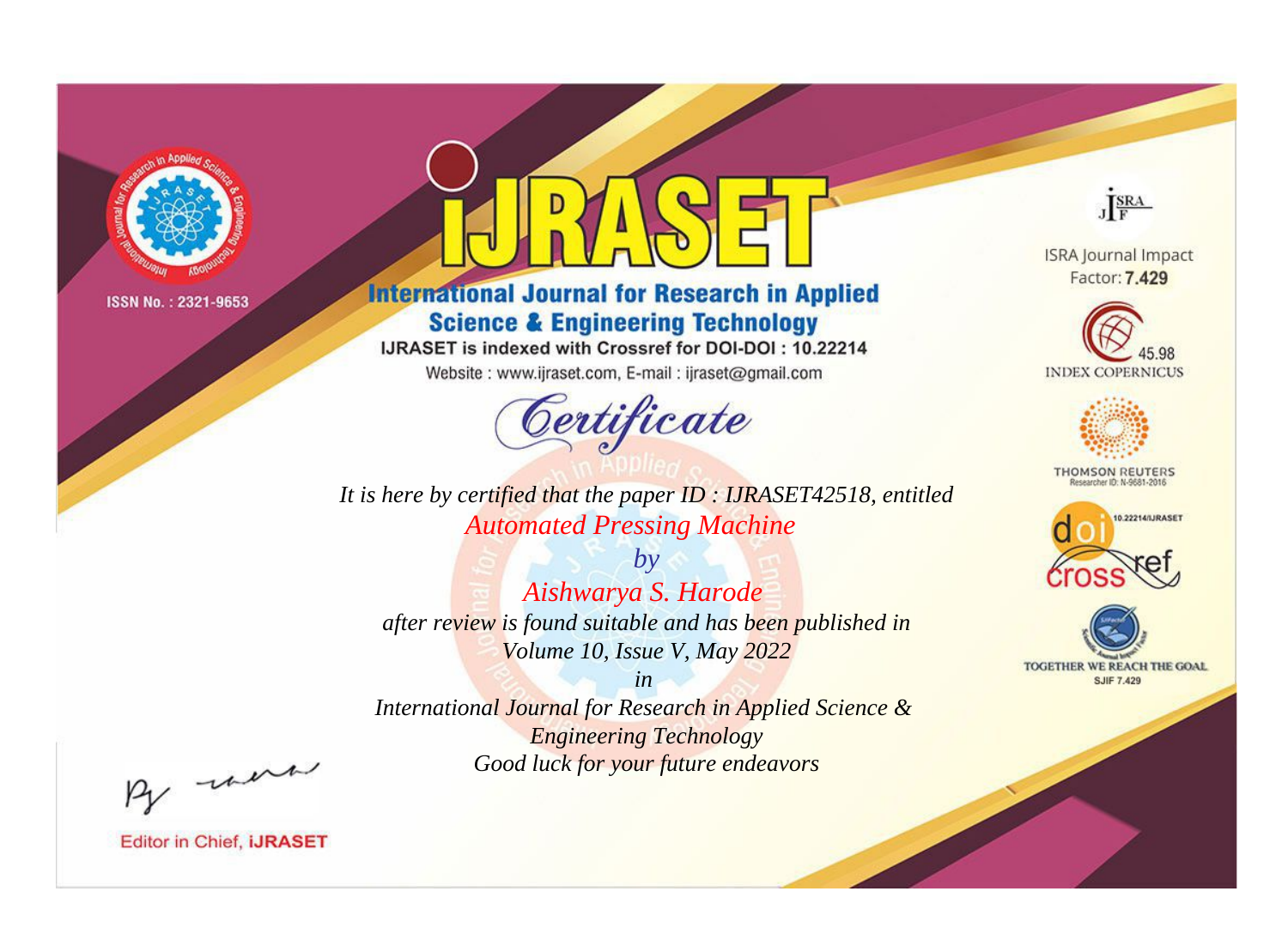

# **International Journal for Research in Applied Science & Engineering Technology**

IJRASET is indexed with Crossref for DOI-DOI: 10.22214

Website: www.ijraset.com, E-mail: ijraset@gmail.com



JERA

**ISRA Journal Impact** Factor: 7.429





**THOMSON REUTERS** 



TOGETHER WE REACH THE GOAL **SJIF 7.429** 

*It is here by certified that the paper ID : IJRASET42518, entitled Automated Pressing Machine*

*by Diksha B. Chaware after review is found suitable and has been published in Volume 10, Issue V, May 2022*

*in* 

*International Journal for Research in Applied Science & Engineering Technology Good luck for your future endeavors*

By morn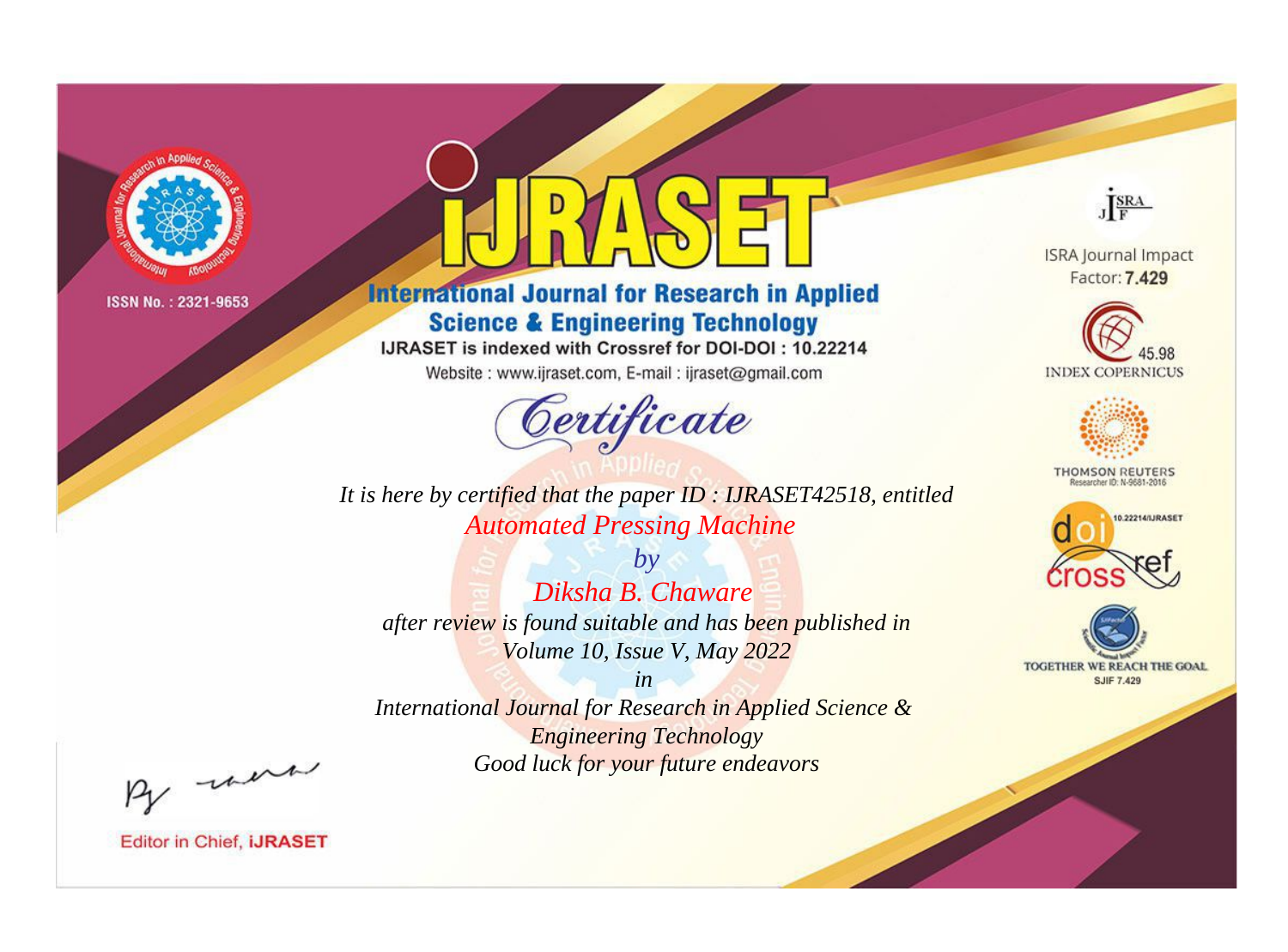

# **International Journal for Research in Applied Science & Engineering Technology**

IJRASET is indexed with Crossref for DOI-DOI: 10.22214

Website: www.ijraset.com, E-mail: ijraset@gmail.com



JERA

**ISRA Journal Impact** Factor: 7.429





**THOMSON REUTERS** 



TOGETHER WE REACH THE GOAL **SJIF 7.429** 

*It is here by certified that the paper ID : IJRASET42518, entitled Automated Pressing Machine*

*by Shivani P. Chavhan after review is found suitable and has been published in Volume 10, Issue V, May 2022*

*in* 

*International Journal for Research in Applied Science & Engineering Technology Good luck for your future endeavors*

By morn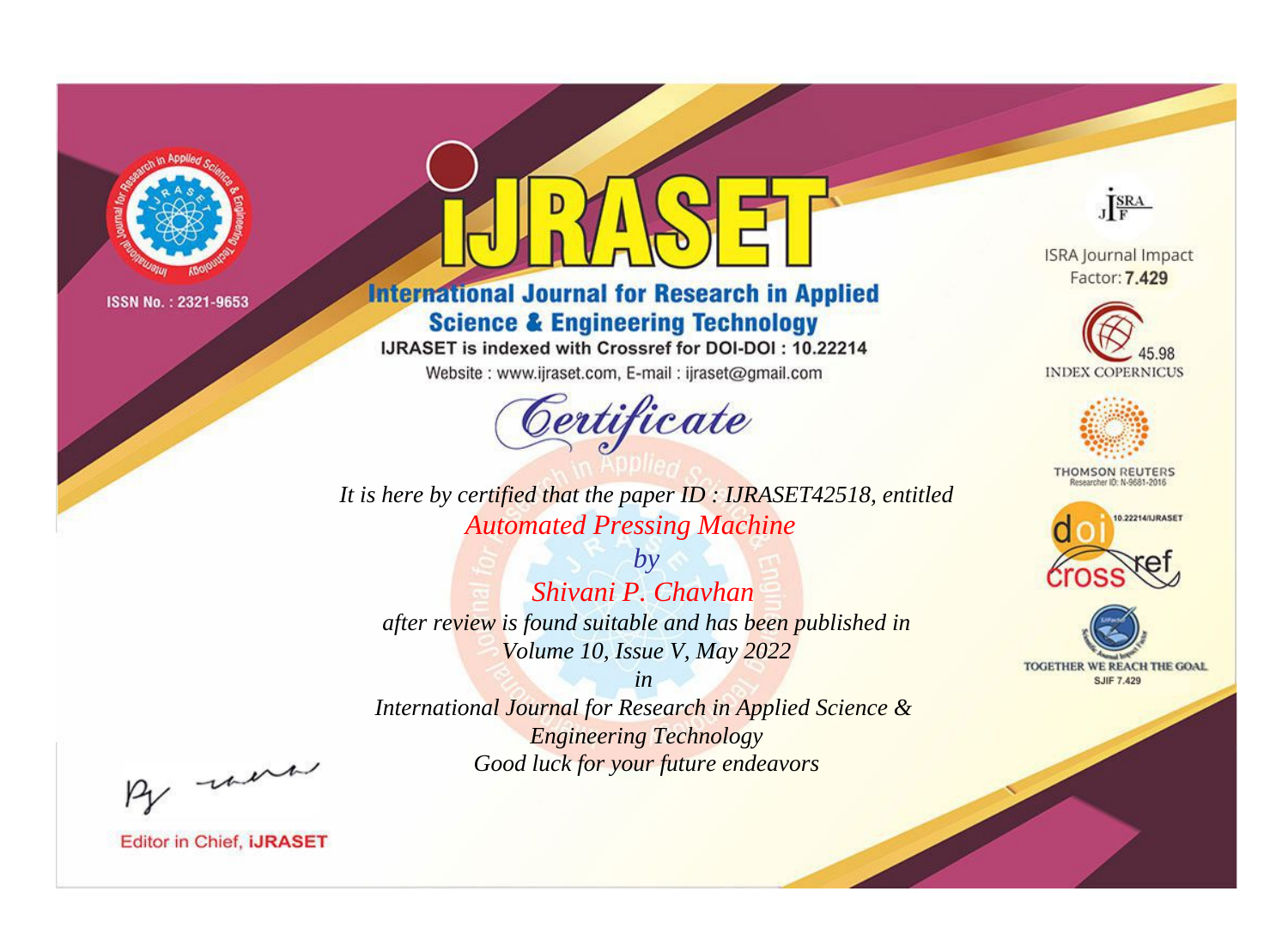

# **International Journal for Research in Applied Science & Engineering Technology**

IJRASET is indexed with Crossref for DOI-DOI: 10.22214

Website: www.ijraset.com, E-mail: ijraset@gmail.com



**ISRA Journal Impact** Factor: 7.429

JERA





**THOMSON REUTERS** 



TOGETHER WE REACH THE GOAL **SJIF 7.429** 

*It is here by certified that the paper ID : IJRASET42518, entitled Automated Pressing Machine*

*by Mohit K. Katole after review is found suitable and has been published in Volume 10, Issue V, May 2022*

*in* 

*International Journal for Research in Applied Science & Engineering Technology Good luck for your future endeavors*

By morn